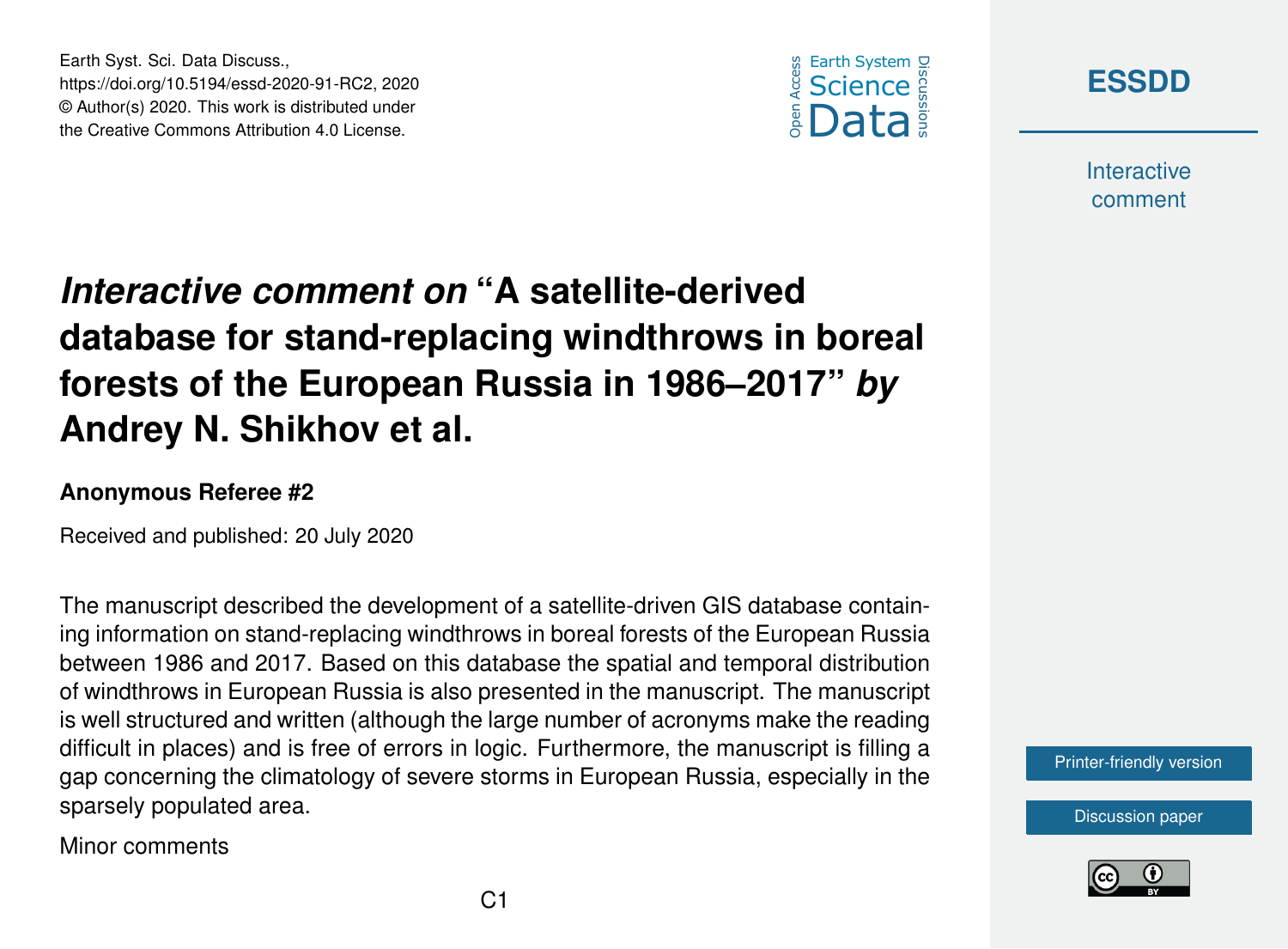line 10: "natural disturbances" is not clearly defined in this context

line 14: "[...] determine the type of"

line 17: "[...] with an area"

- line 18: replace "contained" with "containing"
- line 21: "[...] happened in the summer"
- line 24: no need to include this information in the abstract.
- line 29: from my point of view "disturbance" is not a good choice of word in this context
- line 36: "Particularly, both the [...]"
- line 45: "[...] convective storms in the warm season"
- line 50: not sure what "macro-regional" is in this context
- line 52: replace "presented" with "compiled"
- line 54: remove extra open parenthesis
- line 100: "[...] that occurred"

lines 151-155: maybe the authors should add a figure containing examples of the "three hierarchical levels"

line 208-210: the choice of thresholds is not clearly defined

lines 220-240: is not clear how the thresholds used in this section have been derived

line 261: the ratio of length to width of 10:1 is based on previous studies conducted for European Russia?

line 323: "[...] we calculated as well"

line 323: "estimation" instead of "estimating"

**Interactive** comment

[Printer-friendly version](https://essd.copernicus.org/preprints/essd-2020-91/essd-2020-91-RC2-print.pdf)

[Discussion paper](https://essd.copernicus.org/preprints/essd-2020-91)